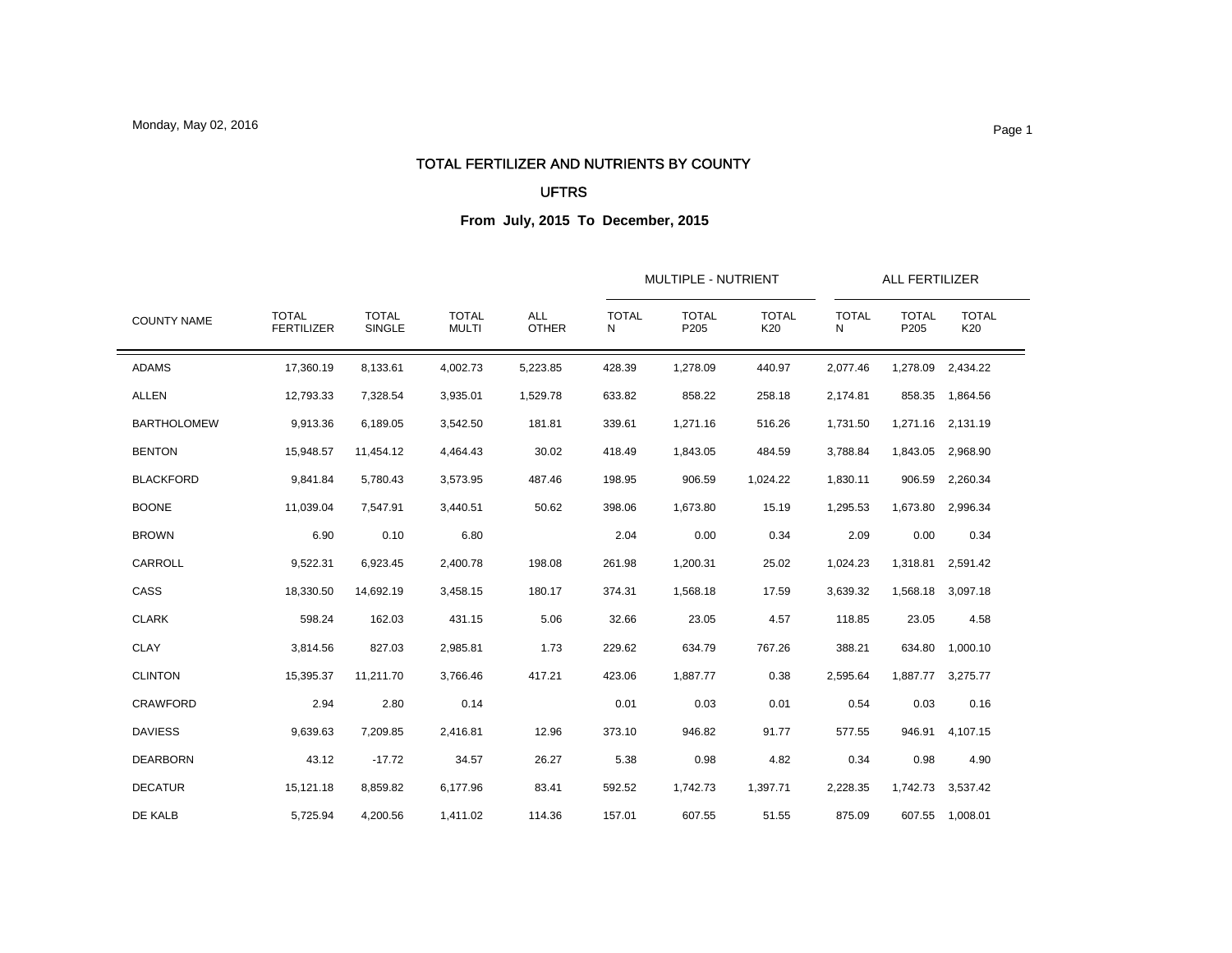Monday, May 02, 2016 Page 2

#### TOTAL FERTILIZER AND NUTRIENTS BY COUNTY

### UFTRS

|                    |                                   |                        |                              |                            | MULTIPLE - NUTRIENT | ALL FERTILIZER       |                     |                   |                      |                     |  |
|--------------------|-----------------------------------|------------------------|------------------------------|----------------------------|---------------------|----------------------|---------------------|-------------------|----------------------|---------------------|--|
| <b>COUNTY NAME</b> | <b>TOTAL</b><br><b>FERTILIZER</b> | <b>TOTAL</b><br>SINGLE | <b>TOTAL</b><br><b>MULTI</b> | <b>ALL</b><br><b>OTHER</b> | <b>TOTAL</b><br>N   | <b>TOTAL</b><br>P205 | <b>TOTAL</b><br>K20 | <b>TOTAL</b><br>N | <b>TOTAL</b><br>P205 | <b>TOTAL</b><br>K20 |  |
| DELAWARE           | 7,139.38                          | 5,057.93               | 1,874.81                     | 206.64                     | 190.47              | 745.42               | 174.95              | 1,261.09          | 745.42               | 1,419.28            |  |
| <b>DUBOIS</b>      | 3,514.97                          | 2,871.65               | 618.47                       | 24.85                      | 111.95              | 252.97               | 6.12                | 251.23            |                      | 252.97 1,564.02     |  |
| <b>ELKHART</b>     | 5,417.55                          | 3,585.34               | 1,721.21                     | 111.00                     | 196.02              | 454.03               | 246.30              | 613.27            | 454.03               | 1,449.93            |  |
| <b>FAYETTE</b>     | 3,171.16                          | 2,322.10               | 830.59                       | 18.47                      | 91.20               | 201.42               | 141.13              | 678.27            | 201.42               | 313.14              |  |
| <b>FLOYD</b>       | 839.77                            | 499.23                 | 334.55                       | 6.00                       | 40.65               | 47.10                | 33.41               | 151.55            | 47.10                | 192.65              |  |
| <b>FOUNTAIN</b>    | 8,283.59                          | 3,204.19               | 5,069.50                     | 9.90                       | 380.66              | 1,587.33             | 1,161.33            | 1,352.40          | 1,587.33             | 2,230.25            |  |
| <b>FRANKLIN</b>    | 2,721.56                          | 1,410.40               | 1,244.27                     | 66.89                      | 147.25              | 466.90               | 96.30               | 203.11            | 466.91               | 841.03              |  |
| <b>FULTON</b>      | 7,396.78                          | 5,979.45               | 1,354.78                     | 62.56                      | 152.27              | 609.22               | 17.52               | 1,625.50          | 632.40               | 1,396.57            |  |
| <b>GIBSON</b>      | 10,605.96                         | 5,848.16               | 4,554.19                     | 203.60                     | 760.50              | 1,837.87             | 32.03               | 1,064.80          | 1,837.87             | 2,922.99            |  |
| <b>GRANT</b>       | 5,253.08                          | 3,004.38               | 2,242.80                     | 5.89                       | 250.21              | 1,141.26             | 2.90                | 488.42            | 1,141.26             | 1,534.99            |  |
| <b>GREENE</b>      | 1,199.61                          | 694.99                 | 482.35                       | 22.27                      | 82.21               | 213.79               | 1.74                | 112.15            | 213.79               | 383.72              |  |
| <b>HAMILTON</b>    | 14,257.67                         | 7,462.86               | 6,747.16                     | 47.65                      | 1,216.13            | 1,114.64             | 438.27              | 2,521.49          | 1,114.64             | 2,529.77            |  |
| <b>HANCOCK</b>     | 7,274.25                          | 5,087.21               | 2,054.53                     | 132.51                     | 269.44              | 918.34               | 5.50                | 1,298.83          | 918.34               | 1,882.27            |  |
| <b>HARRISON</b>    | 2,220.91                          | 1,497.17               | 704.65                       | 19.09                      | 118.29              | 294.13               | 12.82               | 267.53            | 294.13               | 662.41              |  |
| <b>HENDRICKS</b>   | 5,201.17                          | 2,895.94               | 2,298.52                     | 6.72                       | 278.93              | 1,001.41             | 24.35               | 329.70            | 1,001.53             | 1,689.95            |  |
| <b>HENRY</b>       | 11,026.71                         | 8,022.01               | 2,993.83                     | 10.87                      | 359.19              | 1,382.36             | 105.15              | 1,271.31          | 1,382.36             | 3,171.88            |  |
| <b>HOWARD</b>      | 9,001.09                          | 6,631.31               | 2,351.53                     | 18.25                      | 273.17              | 1,160.17             | 5.82                | 1,041.26          |                      | 1,160.17 2,162.85   |  |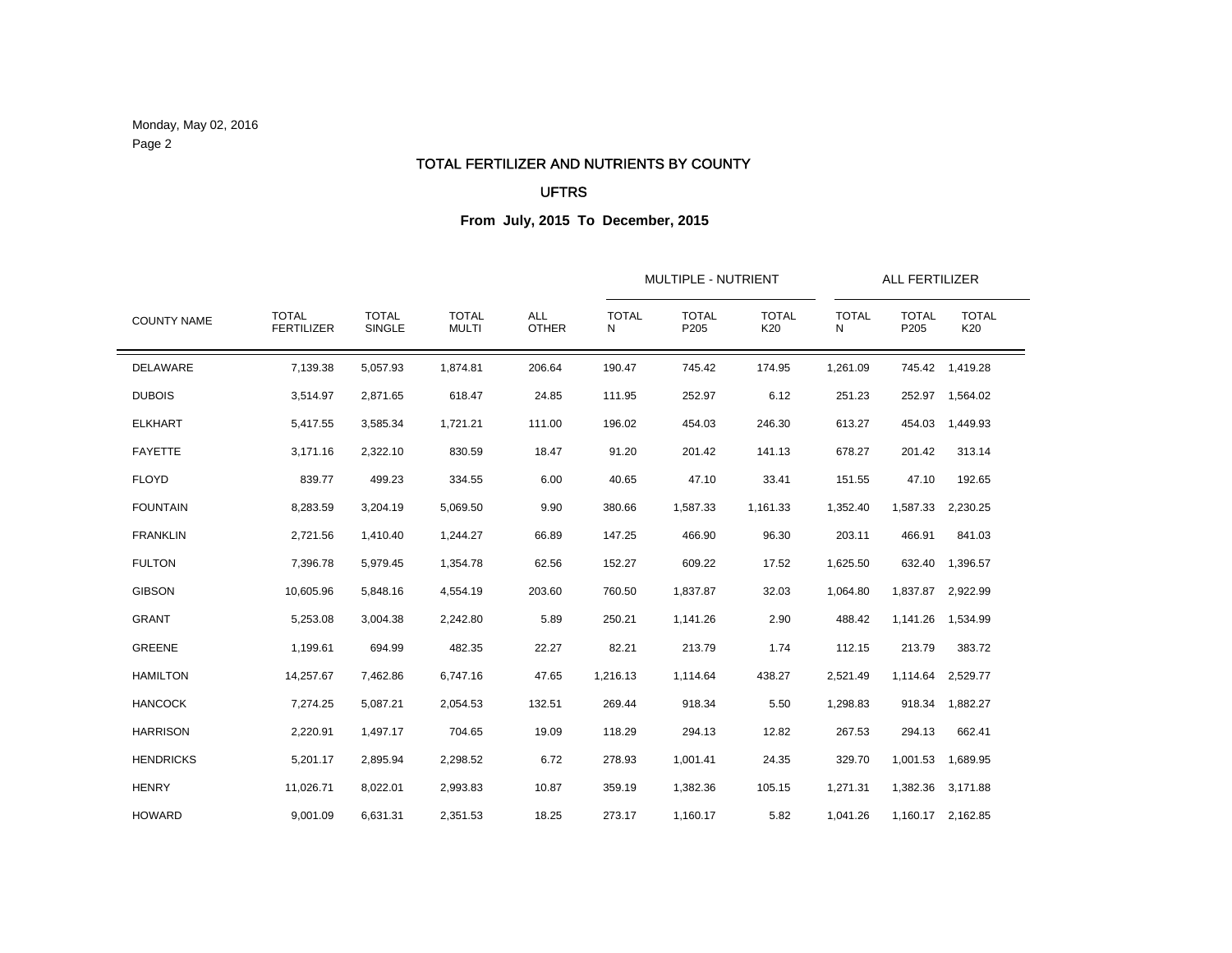#### TOTAL FERTILIZER AND NUTRIENTS BY COUNTY

#### UFTRS

| <b>COUNTY NAME</b> |                                   |                        | <b>TOTAL</b><br><b>MULTI</b> | <b>ALL</b><br><b>OTHER</b> |                   | MULTIPLE - NUTRIENT  |                     | ALL FERTILIZER    |                      |                     |  |
|--------------------|-----------------------------------|------------------------|------------------------------|----------------------------|-------------------|----------------------|---------------------|-------------------|----------------------|---------------------|--|
|                    | <b>TOTAL</b><br><b>FERTILIZER</b> | <b>TOTAL</b><br>SINGLE |                              |                            | <b>TOTAL</b><br>N | <b>TOTAL</b><br>P205 | <b>TOTAL</b><br>K20 | <b>TOTAL</b><br>N | <b>TOTAL</b><br>P205 | <b>TOTAL</b><br>K20 |  |
| <b>HUNTINGTON</b>  | 11,466.84                         | 6,493.40               | 3,546.84                     | 1,426.61                   | 346.06            | 1,404.76             | 299.22              | 1,560.30          |                      | 1,404.76 2,274.72   |  |
| <b>JACKSON</b>     | 10,633.15                         | 6,042.83               | 3,484.51                     | 1,105.82                   | 372.23            | 839.90               | 246.76              | 1,279.49          | 839.90               | 2,191.43            |  |
| <b>JASPER</b>      | 7,756.65                          | 6,780.44               | 887.79                       | 88.43                      | 103.48            | 305.50               | 20.68               | 1,513.38          |                      | 415.12 1,570.69     |  |
| JAY                | 11,555.01                         | 8,821.80               | 1,821.34                     | 911.88                     | 144.69            | 624.39               | 247.35              | 2,286.79          | 624.39               | 1,638.92            |  |
| <b>JEFFERSON</b>   | 114.78                            | 39.29                  | 41.37                        | 34.12                      | 5.06              | 4.14                 | 5.73                | 5.11              | 4.14                 | 28.53               |  |
| <b>JENNINGS</b>    | 237.39                            | 27.61                  | 204.24                       | 5.54                       | 14.24             | 19.68                | 26.12               | 14.72             | 19.68                | 42.07               |  |
| <b>JOHNSON</b>     | 8,875.44                          | 2,826.43               | 5,381.45                     | 667.57                     | 534.93            | 1,249.14             | 1,202.17            | 968.21            | 1,249.59             | 2,130.20            |  |
| <b>KNOX</b>        | 15,072.04                         | 8,513.90               | 6,015.63                     | 542.51                     | 648.31            | 1,495.37             | 792.29              | 2,039.17          | 1,681.87             | 2,935.21            |  |
| <b>KOSCIUSKO</b>   | 30,234.77                         | 23,570.38              | 6,156.98                     | 507.42                     | 503.37            | 1,968.46             | 636.64              | 4,326.82          | 2,013.03             | 4,884.18            |  |
| LAGRANGE           | 2,192.25                          | 1,663.34               | 379.99                       | 148.91                     | 48.90             | 42.52                | 50.92               | 198.61            | 43.79                | 655.80              |  |
| LAKE               | 4,232.72                          | 2,029.74               | 1,766.42                     | 436.56                     | 346.32            | 186.28               | 68.67               | 751.26            | 186.50               | 439.31              |  |
| LA PORTE           | 8,065.29                          | 6,604.76               | 1,366.51                     | 94.02                      | 192.71            | 442.43               | 18.78               | 1,839.13          | 465.41               | 1,469.20            |  |
| LAWRENCE           | 1,988.23                          | 1,145.27               | 835.47                       | 7.49                       | 154.53            | 321.95               | 8.02                | 247.67            | 321.95               | 517.63              |  |
| <b>MADISON</b>     | 10,054.47                         | 7,721.46               | 2,298.27                     | 34.74                      | 242.82            | 1,100.24             | 3.85                | 1,128.63          | 1,100.26             | 3,449.81            |  |
| <b>MARION</b>      | 2,469.77                          | 577.24                 | 1,665.85                     | 226.69                     | 259.86            | 86.14                | 86.42               | 456.35            | 87.06                | 203.72              |  |
| <b>MARSHALL</b>    | 8,134.00                          | 6,291.50               | 1,813.97                     | 28.53                      | 236.35            | 849.03               | 17.75               | 902.19            | 851.91               | 2,664.11            |  |
| <b>MARTIN</b>      | 1,105.64                          | 875.55                 | 224.79                       | 5.31                       | 39.86             | 101.58               | 0.41                | 50.85             | 101.58               | 499.07              |  |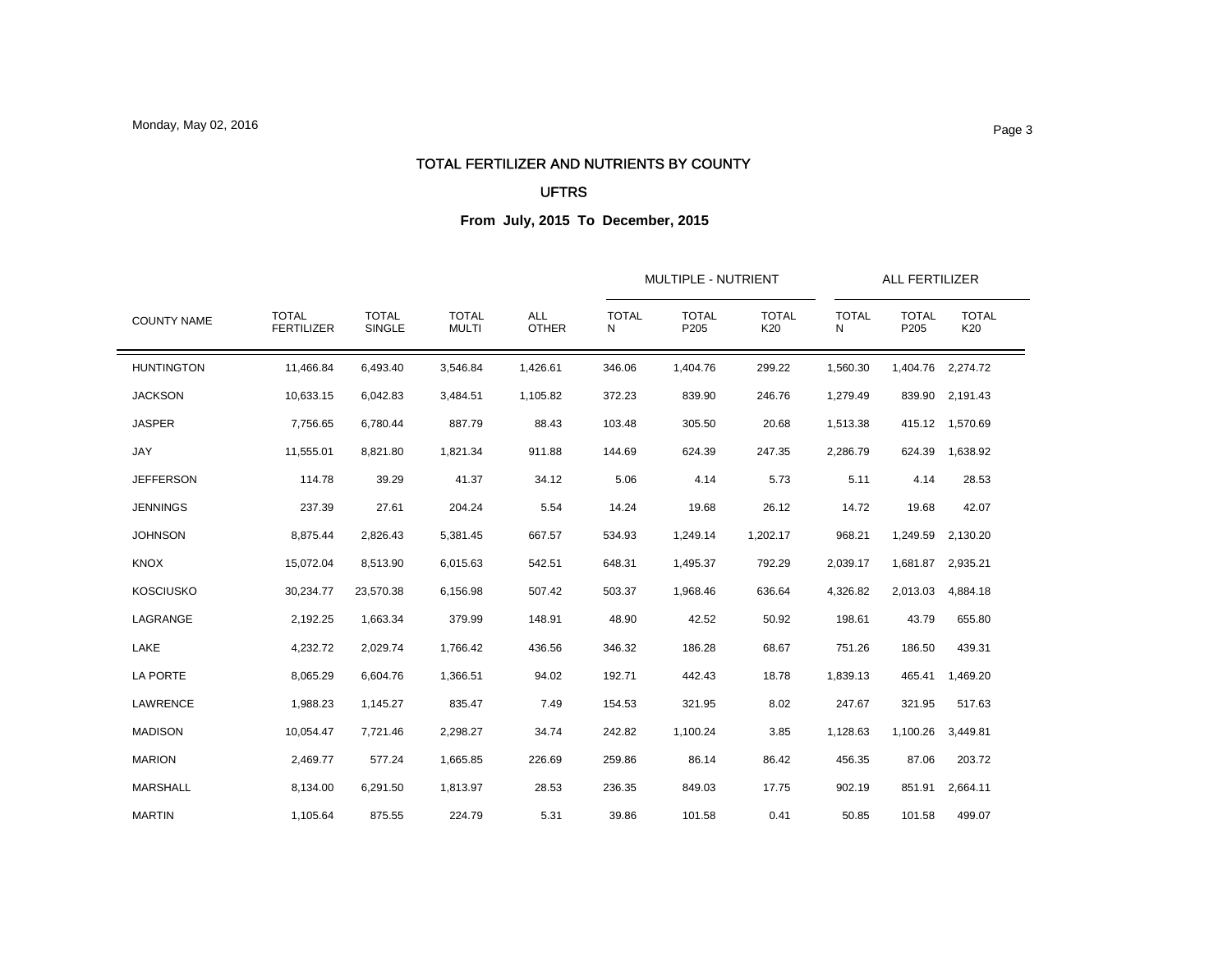Monday, May 02, 2016 Page 4

#### TOTAL FERTILIZER AND NUTRIENTS BY COUNTY

### UFTRS

|                    |                                   |                        |                              | <b>ALL</b><br><b>OTHER</b> |                   | <b>MULTIPLE - NUTRIENT</b> | ALL FERTILIZER      |                   |                      |                     |  |
|--------------------|-----------------------------------|------------------------|------------------------------|----------------------------|-------------------|----------------------------|---------------------|-------------------|----------------------|---------------------|--|
| <b>COUNTY NAME</b> | <b>TOTAL</b><br><b>FERTILIZER</b> | <b>TOTAL</b><br>SINGLE | <b>TOTAL</b><br><b>MULTI</b> |                            | <b>TOTAL</b><br>N | <b>TOTAL</b><br>P205       | <b>TOTAL</b><br>K20 | <b>TOTAL</b><br>N | <b>TOTAL</b><br>P205 | <b>TOTAL</b><br>K20 |  |
| <b>MIAMI</b>       | 8,275.13                          | 6,745.57               | 1,499.30                     | 30.26                      | 167.52            | 761.43                     | 1.55                | 1,470.44          | 761.43               | 1,461.80            |  |
| <b>MONROE</b>      | 153.62                            | 22.83                  | 121.96                       | 8.84                       | 23.08             | 2.12                       | 5.53                | 27.10             | 2.15                 | 5.68                |  |
| <b>MONTGOMERY</b>  | 12,135.39                         | 7,551.00               | 4,559.48                     | 24.91                      | 407.10            | 1,713.24                   | 688.99              | 2,144.55          | 1,713.24             | 3,374.05            |  |
| <b>MORGAN</b>      | 1,672.98                          | 1,060.89               | 601.11                       | 10.97                      | 66.11             | 236.00                     | 7.75                | 87.14             | 237.37               | 588.83              |  |
| <b>NEWTON</b>      | 12,878.55                         | 9,616.85               | 3,153.50                     | 108.20                     | 301.32            | 1,200.10                   | 233.77              | 3,195.15          | 1,218.45             | 2,357.70            |  |
| <b>NOBLE</b>       | 4,898.14                          | 3,457.41               | 1,390.72                     | 50.01                      | 174.53            | 497.39                     | 121.10              | 688.45            | 497.39               | 1,202.50            |  |
| OHIO               | 24.38                             | 5.62                   | 18.03                        | 0.72                       | 2.50              | 2.96                       | 4.23                | 2.55              | 2.96                 | 7.54                |  |
| ORANGE             | 386.44                            | 229.87                 | 156.57                       |                            | 28.19             | 71.25                      | 0.26                | 42.30             | 71.25                | 107.93              |  |
| <b>OWEN</b>        | 36.22                             | 23.69                  | 12.53                        |                            | 1.38              | 6.52                       | 0.00                | 1.38              | 6.52                 | 14.21               |  |
| <b>PARKE</b>       | 4,602.43                          | 2,418.52               | 2,091.64                     | 92.27                      | 172.40            | 744.20                     | 349.75              | 841.88            | 744.54               | 1,252.81            |  |
| PERRY              | 169.85                            | 139.25                 | 24.60                        | 6.00                       | 2.62              | 5.18                       | 0.87                | 45.52             | 5.18                 | 5.64                |  |
| <b>PIKE</b>        | 136.89                            | 100.03                 | 35.90                        | 0.96                       | 6.38              | 16.12                      | 0.16                | 20.70             | 16.12                | 39.97               |  |
| <b>PORTER</b>      | 30,140.27                         | 22,152.75              | 5,979.79                     | 2,007.73                   | 724.59            | 2,713.83                   | 109.99              | 6,635.43          | 2,743.31             | 4,952.06            |  |
| <b>POSEY</b>       | 15,483.61                         | 7,925.06               | 7,501.23                     | 57.32                      | 976.71            | 2,538.36                   | 514.86              | 1,469.25          | 2,538.36             | 4,213.53            |  |
| <b>PULASKI</b>     | 9,858.95                          | 8,716.04               | 1,038.59                     | 104.33                     | 114.80            | 477.77                     | 6.97                | 3,257.54          | 477.77               | 1,423.87            |  |
| <b>PUTNAM</b>      | 3,038.62                          | 1,721.13               | 856.45                       | 461.04                     | 89.30             | 401.41                     | 24.18               | 210.84            | 401.41               | 948.43              |  |
| <b>RANDOLPH</b>    | 16,239.79                         | 12,099.48              | 4,081.43                     | 58.88                      | 405.96            | 1,629.32                   | 238.01              | 2,720.61          |                      | 1,629.32 3,155.32   |  |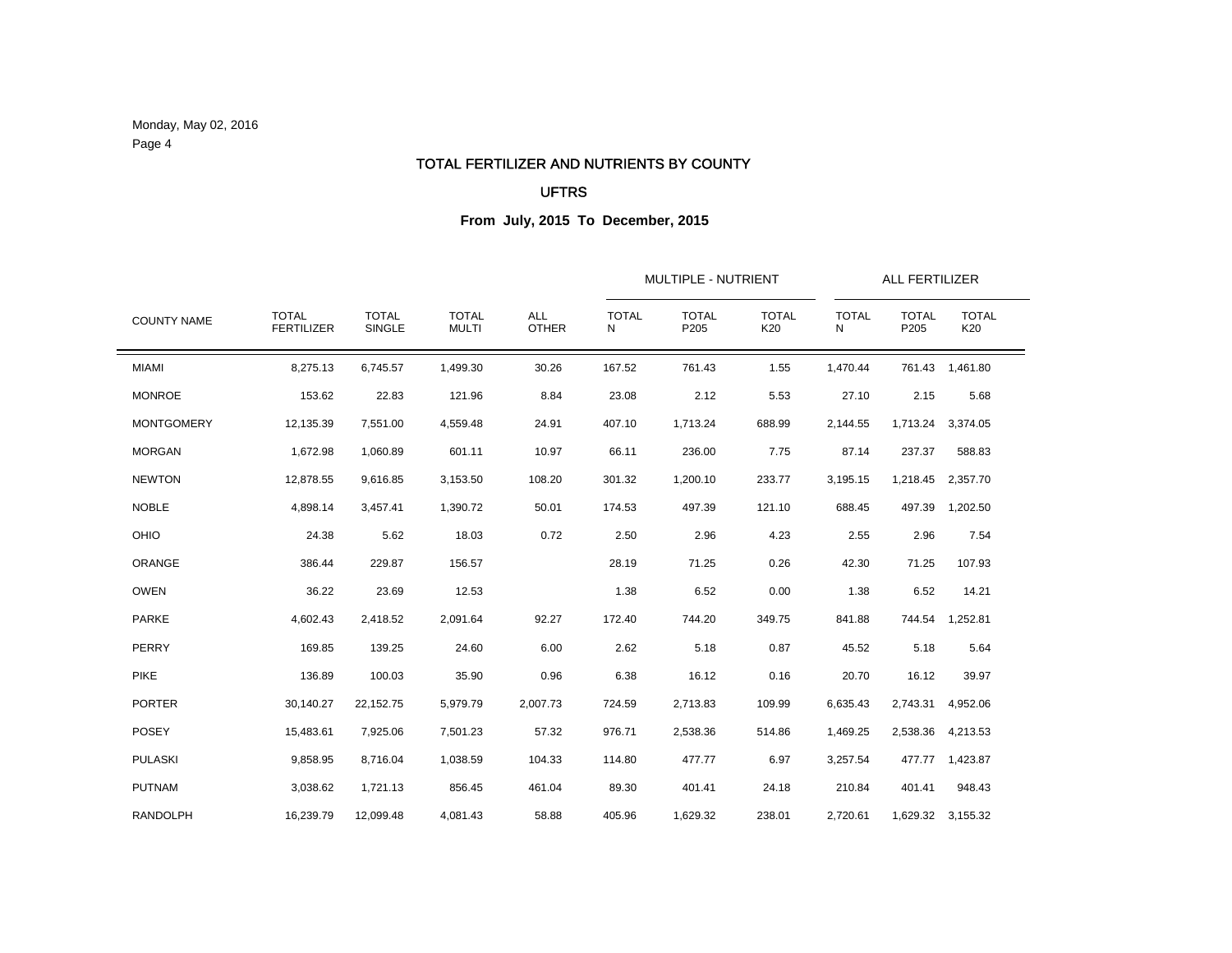### TOTAL FERTILIZER AND NUTRIENTS BY COUNTY

#### UFTRS

| <b>COUNTY NAME</b> |                                   |                        | <b>TOTAL</b><br><b>MULTI</b> | <b>ALL</b><br><b>OTHER</b> |                   | MULTIPLE - NUTRIENT  |                     | ALL FERTILIZER    |                      |                     |
|--------------------|-----------------------------------|------------------------|------------------------------|----------------------------|-------------------|----------------------|---------------------|-------------------|----------------------|---------------------|
|                    | <b>TOTAL</b><br><b>FERTILIZER</b> | <b>TOTAL</b><br>SINGLE |                              |                            | <b>TOTAL</b><br>N | <b>TOTAL</b><br>P205 | <b>TOTAL</b><br>K20 | <b>TOTAL</b><br>N | <b>TOTAL</b><br>P205 | <b>TOTAL</b><br>K20 |
| <b>RIPLEY</b>      | 3,429.48                          | 2,188.54               | 1,079.71                     | 161.23                     | 131.89            | 313.09               | 146.24              | 536.10            | 313.09               | 822.18              |
| <b>RUSH</b>        | 12,532.21                         | 5,265.46               | 7,152.06                     | 114.70                     | 609.23            | 1,884.66             | 546.53              | 1,393.00          | 1,884.66             | 2,185.59            |
| <b>ST JOSEPH</b>   | 4,225.43                          | 2,742.27               | 1,340.66                     | 142.51                     | 271.89            | 265.89               | 42.97               | 667.64            | 266.25               | 1,113.36            |
| <b>SCOTT</b>       | 36.23                             | 0.00                   | 36.23                        |                            | 3.66              | 4.32                 | 4.96                | 3.66              | 4.32                 | 4.96                |
| SHELBY             | 17,603.03                         | 5,899.05               | 11,654.32                    | 49.67                      | 897.28            | 2,574.02             | 619.94              | 2,543.76          |                      | 2,574.02 2,084.43   |
| <b>SPENCER</b>     | 5,957.66                          | 3,521.42               | 2,436.25                     |                            | 388.04            | 980.67               | 160.75              | 547.16            | 980.67               | 2,000.14            |
| <b>STARKE</b>      | 6,223.59                          | 5,788.46               | 430.33                       | 4.80                       | 57.93             | 185.82               | 1.00                | 1,662.55          |                      | 185.82 1,469.89     |
| <b>STEUBEN</b>     | 3,949.21                          | 2,883.20               | 690.62                       | 375.39                     | 56.18             | 201.25               | 82.49               | 503.90            | 201.25               | 910.43              |
| <b>SULLIVAN</b>    | 8,017.16                          | 2,985.97               | 4,979.02                     | 52.17                      | 411.14            | 1,020.40             | 1,352.03            | 1,231.93          |                      | 1,025.73 1,997.10   |
| <b>SWITZERLAND</b> | 158.42                            | 79.70                  | 24.23                        | 54.49                      | 2.55              | 3.67                 | 6.81                | 25.40             | 3.67                 | 7.26                |
| TIPPECANOE         | 8,861.88                          | 6,115.16               | 2,691.68                     | 55.05                      | 293.69            | 736.88               | 347.78              | 2,023.09          | 737.10               | 1,202.10            |
| <b>TIPTON</b>      | 11,376.75                         | 8,170.83               | 3,172.12                     | 33.80                      | 347.97            | 1,554.09             | 57.69               | 1,433.64          | 1,554.09             | 3,052.70            |
| <b>UNION</b>       | 3,016.95                          | 2,576.72               | 440.23                       |                            | 50.21             | 189.81               | 0.42                | 643.89            | 189.81               | 279.91              |
| VANDERBURGH        | 2,804.43                          | 1.555.35               | 1,238.58                     | 10.51                      | 204.87            | 321.97               | 39.48               | 344.46            | 322.08               | 692.74              |
| <b>VERMILLION</b>  | 305.28                            | 70.40                  | 234.88                       |                            | 22.10             | 67.99                | 56.01               | 29.49             | 67.99                | 90.49               |
| <b>VIGO</b>        | 2,911.24                          | 761.54                 | 2,054.02                     | 95.68                      | 134.23            | 282.94               | 484.36              | 361.95            | 387.20               | 619.50              |
| <b>WABASH</b>      | 12,630.95                         | 9,129.11               | 3,402.87                     | 98.97                      | 383.10            | 1,653.56             | 13.49               | 1,775.15          |                      | 1,653.56 3,285.47   |